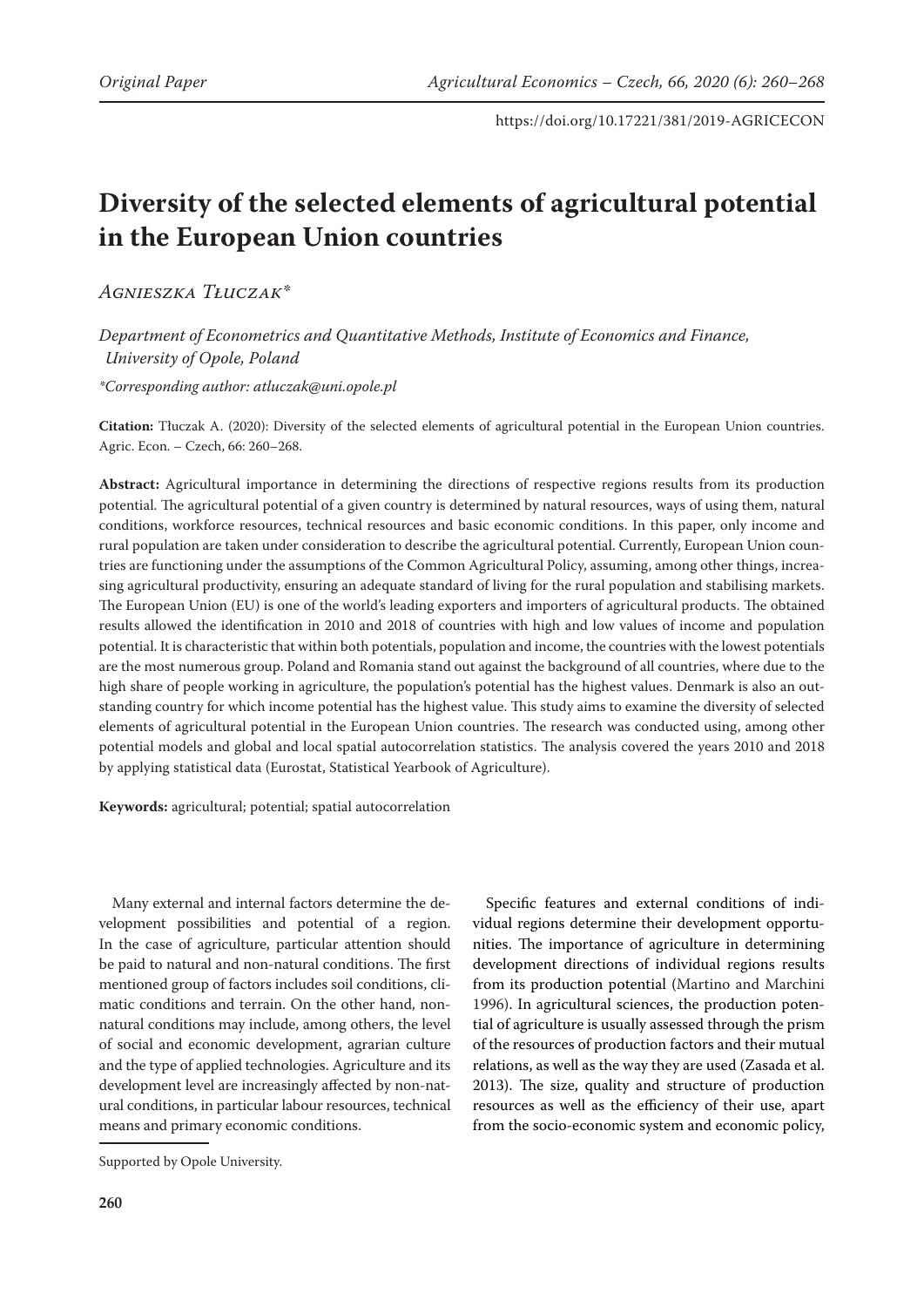are also among the most important factors determining the competitiveness of a given economy and its sectors. Knowledge of the possibilities of agricultural production potential in a given region allows setting directions in the development strategy of the agricultural sector of this territorial unit. The efficiency of agricultural production is determined by a combination of the natural environment, economic conditions, technical measures and human labour (Bowler 1986; Bilbao-Osorio and Rodríguez-Pose 2004).

European agriculture is characterised by a smaller scale of the advancement of concentration processes (compare North and South America, Australia, New Zeland, North and West Asia), as well as a relatively high share of the workload of the owner and his family, and part-time work. Besides, individual countries of the European Union have their characteristics which may inhibit or stimulate various branches of agriculture, thus shaping the production level and structure.

Weak natural conditions can be compensated by the use of appropriate production technologies, which in turn is related to the need to have more capital. Therefore, it should be expected that the countries characterised by a high level of social and economic development, due to better technologies and a more absorbent market (higher demand), will be more productive than the countries with high agricultural potential, but at a lower level of economic development.

Knowledge of potential possibilities enables to determine directions in the development strategy of the agricultural sector of a given region. Therefore, the analysis of potential, as well as its diversification and influence of particular determinants, is an essential direction of economic and agricultural research. These studies more often use advanced statistical methods that enable to distinguish relatively homogeneous groups of regions with similar analysis (Chaplin 2000). Spatial analysis in economics is becoming increasingly important as more spatial data, and innovative data mining technologies are developed. The problem of potential in agriculture was described in the paper by Bryden (2002), Terluin (2003), and D'Amico et al. (2013).

This paper is focused on the diversification of selected elements of agricultural potential in the European Union countries with use spatial econometrics methods (spatial autocorrelation, models of potential). The analysis covers the period between 2010 and 2018 and is based on Eurostat data (Eurostat Database 2019, Statistical Yearbook of Agriculture 2019). In the analysis of spatial differentiation, the distance between territorial units or their neighbourhood is

a crucial element. The location of a given country may affect the economic situation of its agriculture industry and in particular, the income from agricultural production. More distant countries may have difficulties accessing the market, and incur additional costs related to the import of means of production. As a result, companies in these countries can afford to pay relatively low wages – even if their technological development is similar to that of other countries. The study also verified the hypothesis about the lack of differentiation in population potential and agricultural income despite different climatic conditions. The presented research is an introduction to broader analyses, including the study of the relationship between the spatial diversity of agricultural potential and natural conditions. Finally, the study verifies the hypothesis about the relationship between natural and economic conditions and the productivity and efficiency of agricultural production.

#### **MATERIAL AND METHODS**

**Potential models.** The subject literature distinguishes three basic spatial potential models: population potential model (Head and Mayer 2011), income potential model, localisation potential model. In 1970, Dutton introduced the concept of potential quotient to geographical research (Dutton 1970). The author assumed that income potential is proportional to demand, and population potential is an indicator of real demand. Applying the potential quotient in empirical research was presented by Coffey in 1978, defining the potential quotient as a measure of the ability to satisfy demand. The potential quotient takes into account the influence of interregional relations on the development level of regions. It is a systemic measure and a variable of continuous spatial distribution (Friedmann 1967; Coffey 1978; Rich 1980; Tłuczak 2019).

Potential models are widely used in researching the level of socio-economic development. The precursors of spatial analysis in Europe were Clark et al. (1969), Dicken and Lloyd (1977), Keeble et al. (1982). Hanson (1998), Overman et al. (2003), Redding and Venables (2004) deal with this topic. They used the potential model to analyse the identification of central and peripheral areas of the then European Economic Community and to examine changes in its value as a result of progressive economic integration caused by the reduction of trade barriers (Tłuczak 2019).

The use of potential quotient in the study of regional differentiation involves several stages. In the first stage,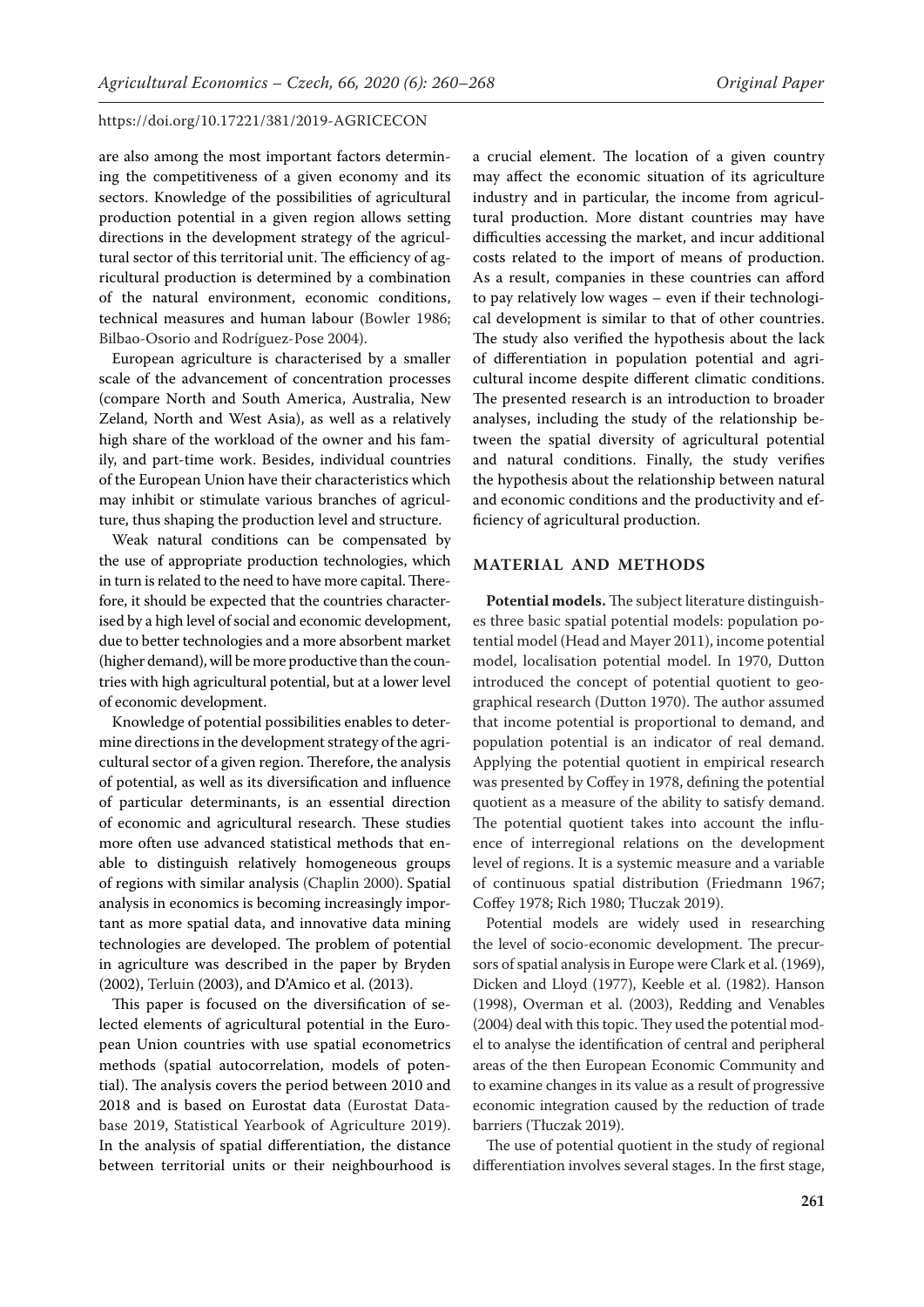the values of population potential  $V_i$  and  $U_i$  income potential are calculated according to formulas:

$$
V_i = \frac{l_i}{d_{ii}} + \sum_{j=1}^n \frac{l_j}{d_{ij}}, i = 1, 2, ..., n
$$
 (1)

$$
U_i = \frac{z_i}{d_{ii}} + \sum_{j=1}^{n} \frac{z_j}{d_{ij}}, i = 1, 2, ..., n
$$
 (2)

where:  $z_i$  – income in *i* region,  $d_{ij}$  – distance between region *i* and *j*; *l <sup>i</sup>* – population in *i* region.

Comparison of two potential areas with each other enables to identify areas with a surplus or deficit of availability. It is assumed that the sum of potentials of the studied system is 100%. This gives a possibility to express the potential in point and as a percentage of the total potential of the whole system. Result one  $(V<sub>i</sub> = 1)$  means the same availability, values from zero to one an availability advantage in one system and above one in another (Rich 1980; Vickerman et al. 1999). For each region, the quotient of  $P_i$  potentials is calculated in order (Tłuczak 2019):

$$
P_i = \frac{U_i}{V_i} \tag{3}
$$

The advantage of the potential quotient is a precise scale and interpretation of obtained results, for example,  $V_i$  = 0.25 always means that the percentage of potential in the first set was four times smaller than in the second and the value  $V_j = 4$  that was four times greater<sup>1</sup> (Coffey 1978; Vickerman et al. 1999). The quotient of the income potential and the population potential in the region is the equivalent of the per capita income indicator and in terms of conditions is not different from that indicator. Its superiority as a measure of the level of development of regions consists in the fact that: (*i*) takes into account the impact of interregional relations on the formation of this level, (*ii*) is a systemic measure, (*iii*) is a variable with continuous spatial distribution (Dutton 1970; Tłuczak 2019).

**Spatial autocorrelation.** The phenomenon of spatial autocorrelation occurs when the level of a specific phenomenon in one spatial unit affects the change of probability for the occurrence of this phenomenon in adjacent units (Cliff and Ord 1981; Goodchild 1986; Anselin 1988; Isaaks and Shrivastava 1989; Haining 1990; Chou 1997; Perry et al. 2002; Griffith 2003; Getis 2007; Su-Wei and Hsieh 2010; Edwards 2017). Today, the concepts and methods of spatial autocorrelation have been applied

to many fields, which have resulted in several interesting findings (Beck and Sieber 2010; Benedetti-Cecchi et al. 2010; Bonnot et al. 2010; Mateo-Tomás and Olea 2010; Impoinvil et al. 2011; Braun et al. 2012; Chen 2012; Deblauwe et al. 2012; Kumar et al. 2012; Stark et al. 2012).

One of the most commonly used statistics in the study of spatial autocorrelation is the global *I* Moran's statistic is given by the equation (Moran 1950; Cliff and Ord 1973):

$$
I = \frac{n}{S_0} \frac{\sum_{i} \sum_{j} w_{ij} (x_i - \overline{x}) (x_j - \overline{x})}{\sum_{i} (x_i - \overline{x})^2}
$$
(4)

where:  $n$  – number of objects,  $w_{ij}$  – weight of links between object *i* and object *j* as determined by the distance between objects or by the neighbourhood,

$$
w_{ij} = \begin{cases} 0, & \text{if the objects share a common boundary} \\ 1, & \text{otherwise} \end{cases}
$$
;

 $\mathcal{S}_0 = \sum \sum w_{ij}, \, \mathcal{x}_{i}\left( \mathcal{x}_{j} \right) \,$  – the value of the feature of a given *i j* object in location *i*(*j*).

If the value of global *I* Moran's statistic is more significant than  $-1/(n - 1)$  then we refer to a positive spatial autocorrelation, otherwise to a negative spatial autocorrelation. For values close to  $-1/(n-1)$ , it is assumed that the distribution of the value of the variable *x* in space is random. For large large *n*, this value does not differ significantly from zero thus, often the value  $I = 0$  is also identified with the lack of spatial autocorrelation.

Testing the significance of global *I* Moran's statistic is carried out using the following test:

$$
Z(I) = \frac{I - E(I)}{\sqrt{Var(I)}}\tag{5}
$$

where:  $E(I) = -\frac{1}{n-1}$ .

Assuming the accuracy of zero hypotheses  $I = E(I)$ , the statistic  $Z(I)$  has an asymptotically normal standardised distribution (Cliff and Ord 1973).

The use of the global *I* Moran's statistic spatial autocorrelation enables to detect the strength and character of spatial dependence in the studied area. Its value determines the character of the averaged pattern of spatial autocorrelation in the studied area. However, it is insensitive to local deviations from the averaged spatial autocorrelation model and does not contain informa-

 $^{\rm 1}{\rm The}$  value of 4 is given here as an example after Coffey (1978) and Vickerman (1999).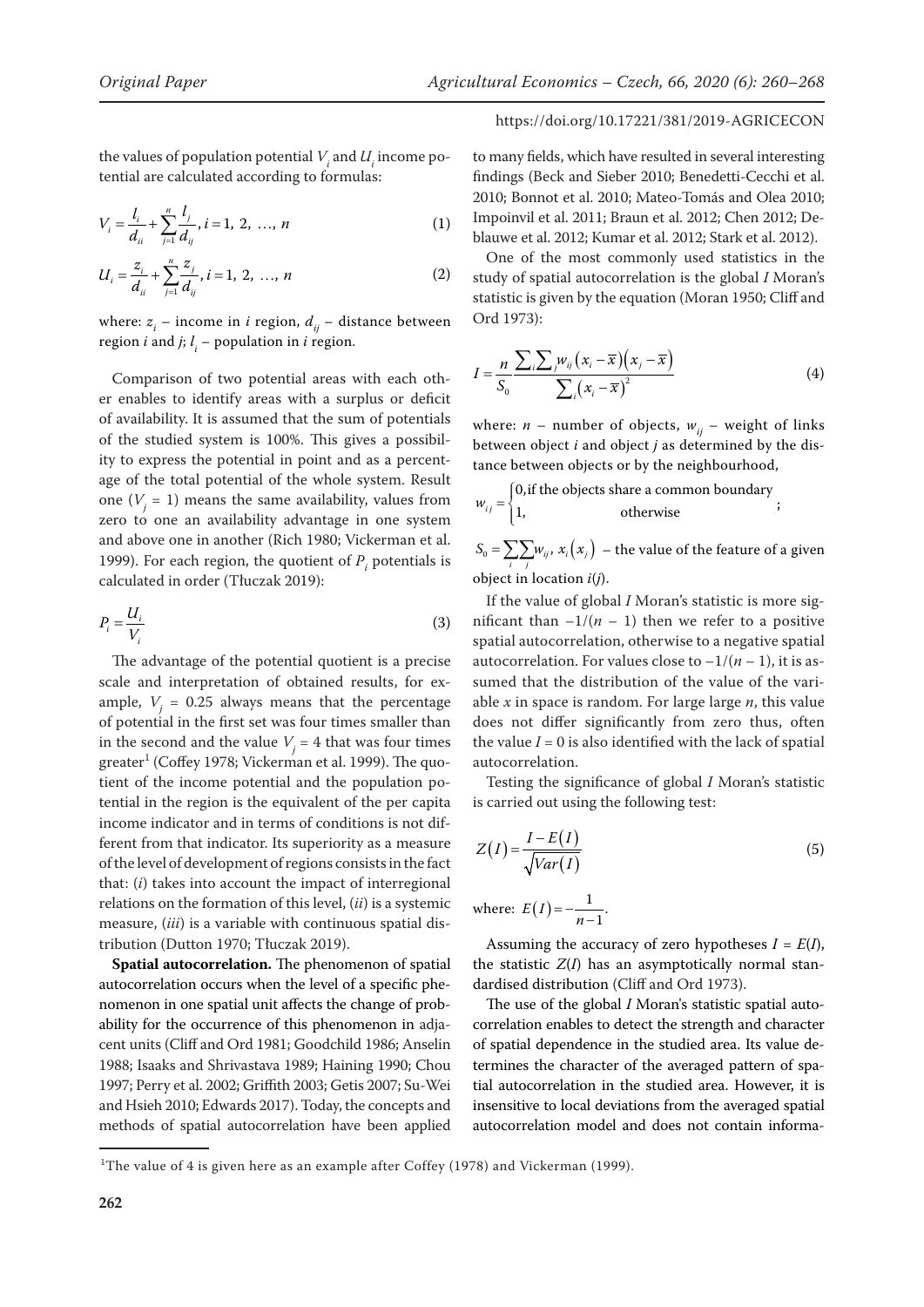tion on the degree of instability of this model. Therefore, it is not possible to identify areas with locally stronger (positive) spatial dependence, as well as outlier observations, i.e. related to locally negative spatial autocorrelation (Fortin et al. 1989; Henebry 1995; Torgersen et al. 1995; Koenig 1998; Radeloff et al. 2000).

In order to determine whether neighbours surround the region with high or low values of the studied variable, local LISA (Local Indicators of Spatial Autocorrelation/Association) statistics are used, which allow more detailed insight into the structure of spatial distribution of the value of the studied feature. Local Moran statistics are as follows (Anselin 1995; Mathur 2015):

$$
I(w) = \frac{(x_i - \overline{x})\sum_{i} w_{ij}(x_i - \overline{x})}{\sum_{i=j} (x_i - \overline{x})^2}
$$
(6)

Local Moran statistics adopt negative values when regions surround a given areas with significantly different values of the studied variable (negative autocorrelation). Positive values of statistics should be interpreted as follows: the region is surrounded by similar regions (positive autocorrelation). Local Moran statistics have an approximately normal distribution, but there are often problems in determining its exact distribution. Units with statistically significant  $I_i$  values enable to determine clusters with low (LL) or high (HH) values of the studied variable, i.e. assigning them to hot or cold spots (Ord and Getis 1995). Two types of outlier observations can also be determined – low-high (LH) and high-low (HL) (Goovaerts and Jacques 2004). The final result of LISA analysis is to map clusters and outlier observations, which were carried out in this paper.

### **RESULTS AND DISCUSSION**

Firstly, the population and income potential of all EU countries was calculated. In order to calculate the population potential, employment in agriculture per hectare of arable land in a given country was used. To calculate the income potential, the agricultural GDP in euro per capita was used.

Between 2010 and 2018, no significant changes in the average values of population potential and income potential were observed (Figure 1). There was also little change in the variability between 2010 and 2018.

Based on the obtained values of population and income potentials, countries were divided into three relatively homogeneous groups according to the potential values. The group were constructed as follow:

Group 1: 
$$
\left(\min; \min + \frac{\max - \min}{3}\right);
$$
  
\nGroup 2:  $\left(\min + \frac{\max - \min}{3}; \min + 2 \times \frac{\max - \min}{3}\right);$   
\nGroup 3:  $\left(\min + 2 \times \frac{\max - \min}{3}; \max\right).$ 

The group of countries with the lowest potential values is the largest in each case. A comparison of the population potential in 2010 and 2018 (Figure 2) for the analysed spatial units – EU countries – shows a relatively stable situation. The values of population potential in the EU countries in particular years do not differ significantly from each other. In Poland and Romania, the population potential assumes the highest



Figure 1. Boxplot for population potential (*pop\_pot*) and income potential (*inc\_pot*) in 2010 and 2018 Source: Own calculations based on Eurostat Database (2019)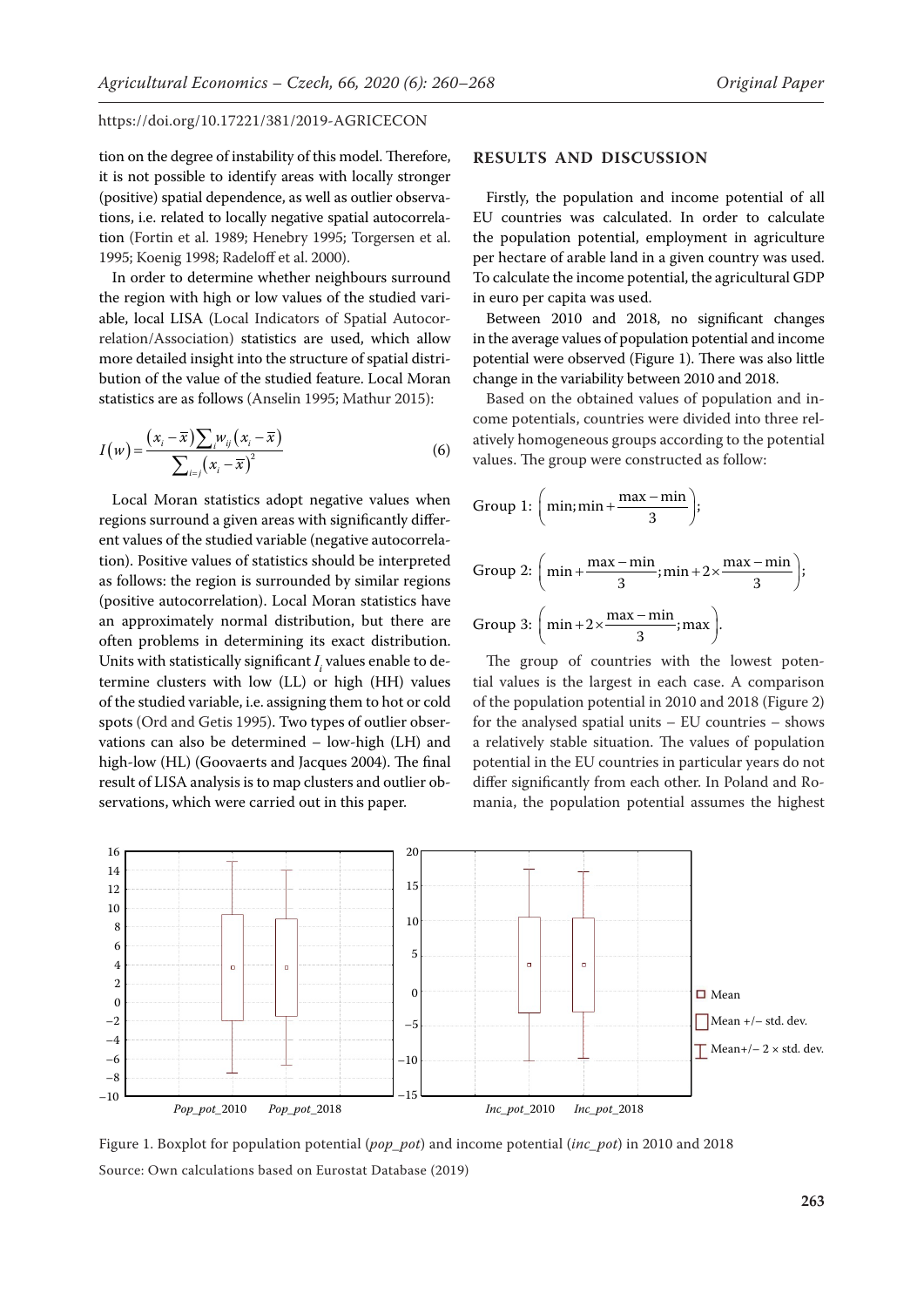

Figure 2. Population potential in 2010 and 2018 Source: Own calculations based on Eurostat Database (2019)

values, which results from the fact that in these countries the percentage of people employed in agriculture is much higher than, e.g. in France or Spain, where the share of people employed in agriculture is the lowest. In 2010, France, Spain and Italy were in group 1, along with other countries with the lowest population potential, while in 2018 they were in group 2.

Due to the value of income potential, EU countries form a cohesive group in terms of potential value. In 2010 Denmark belonged to group 3, Greece to group 2, while other countries formed the most numerous group 1. In 2018, only Denmark belonged to group 3, and the remaining countries belonged to group 1 (the group of countries with the lowest income potential).

When we take into account the population potential and income potential, it results that four countries stand out. Denmark is a country with a low population and high-income potential. Poland and Romania are countries with high population potential and lowincome potential (Figure 3). Greece, on the other hand, is a country with an average population potential and a higher than average income potential. The characteristic feature of the distribution of values of income and population potentials is that apart from the four countries mentioned above, the remaining countries form a cohesive homogeneous group.

The spatial distribution of the quotient of potentials (the quotient of income potential and population) presented as a measure of the development level is the basis for distinguishing in the regional structure of the EU Member States in terms of the concept of core-peripheries of core regions and peripheral areas. On the potential quotient distribution map (Figure 4), the continuous systems of subregions with high values of this quotient correspond to the systems of their impact in the form of core regions.



Figure 3. Population potential versus income potential in 2010 and 2018

DK – Denmark; EL – Greece; PL – Poland; RO – Romania Source: Own calculations based on Eurostat Database (2019)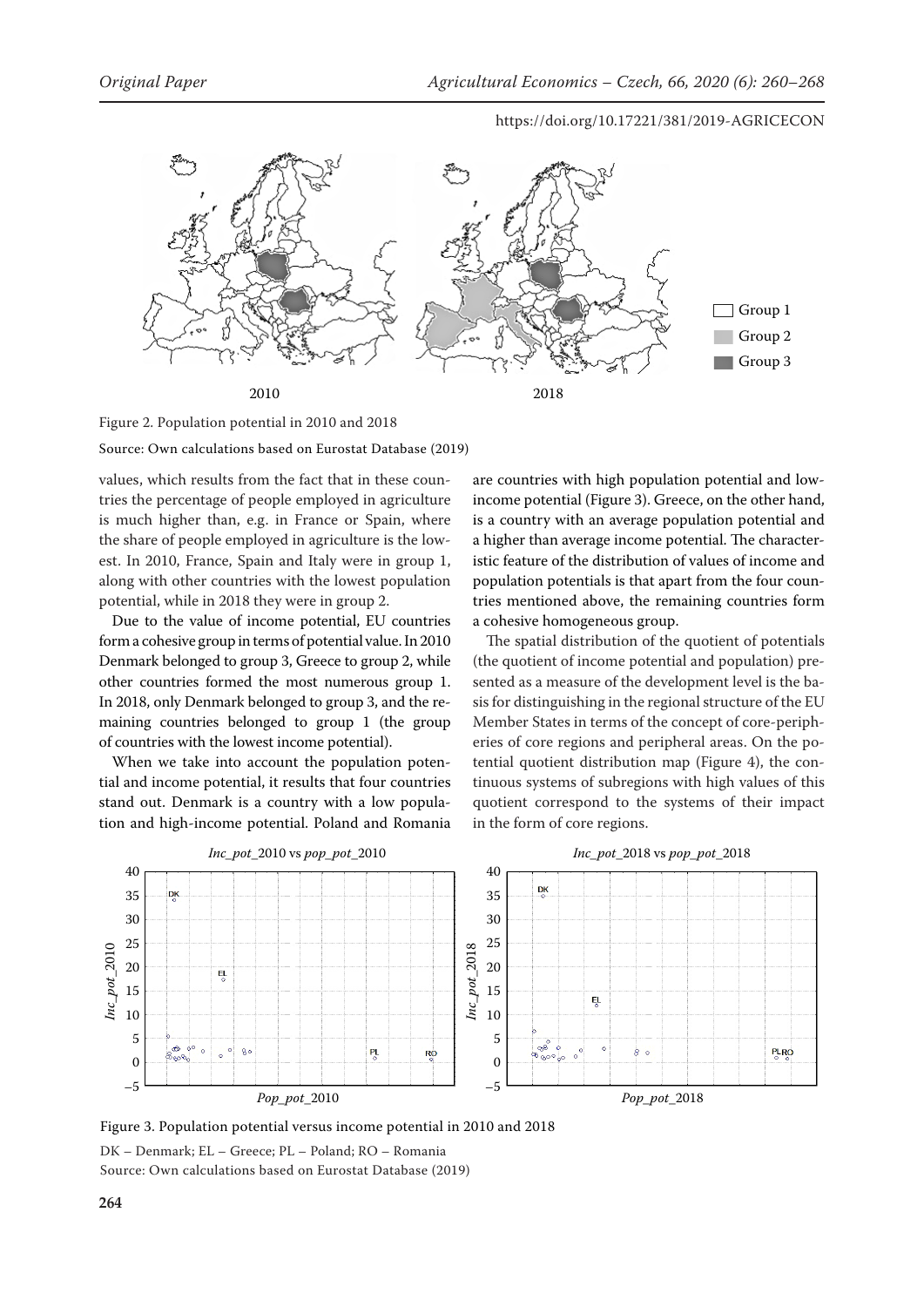



# $P_{i}$  – potential quotient

Source: Own calculations based on Eurostat Database (2019)

A large group (13 countries) consists of countries with the value of potential quotient below unity, another group (9 countries in 2010 and 8 countries in 2018) consists of countries with the value of potential between 1 and 4. Countries such as Greece, Ireland, Malta, Cyprus, Belgium, Luxembourg are countries with the highest value of potential quotient (above 4). From the spatial distribution of the quotient values on the map, these countries can be considered as so-called cores, which means that agriculture in these countries affects neighbouring countries. However, this conclusion should be treated with caution in the case of Malta and Cyprus, as these are countries which do not have a land border with any other country.

The fact that spatial autocorrelation exists means that geographically closer areas are similar. Spatial statistics (global and local) enable this relationship to be verified. These statistics help to detect spatial

dependencies of the considered characteristics within the whole surveyed area and concerning a specific location and neighbouring areas.

The significance of obtained values can be assessed based on of *P*-value<sup>2</sup> values. Analysing the results contained in Table 1, it can be observed that over the whole considered period, the statistics relating to population potential (*pop\_pot*) and income potential (*inc\_pot*) are statistically significant. Therefore, it can be concluded that there is a negative (moderate to weak) spatial autocorrelation for *pop\_pot* and *inc\_pot* variables, which means that areas with high and low potential values are neighbouring. In terms of both potentials, the European Union countries differ to a small extent. The quotient of potentials shows a small insignificant positive autocorrelation.

Table 2 presents the analysis results of the values of local Moran statistics. This analysis enabled to distinguish clusters of countries for particular variables. Groups

| Year | Global <i>I</i> Moran's statistic<br>(inc pot) |                 | Global <i>I</i> Moran's statistic<br>$(pop\;pot)$ |         | Global <i>I</i> Moran's statistic<br>$(pot_quot)$ |                 |
|------|------------------------------------------------|-----------------|---------------------------------------------------|---------|---------------------------------------------------|-----------------|
|      |                                                | <i>P</i> -value |                                                   | P-value |                                                   | <i>P</i> -value |
| 2010 | $-0.0702$                                      | 0.3560          | $-0.0231$                                         | 0.3790  | 0.0194                                            | 0.2030          |
| 2018 | $-0.0415$                                      | 0.4440          | $-0.0385$                                         | 0.4520  | 0.0004                                            | 0.2600          |

Table 1. Global *I* Moran's statistics for EU countries in 2010 and 2018

*Inc\_pot* – income potential; *pop\_pot* – population potential; *pot\_quot* – potential quotient

Source: Own calculations based on Eurostat Database (2019)

<sup>2</sup> Assuming a significance level of 0.05, it is accepted that positive values of *I* statistics are significant when the *P*-value is less than 0.05, while negative values of this statistics are significant when the *P*-value is higher than 0.95.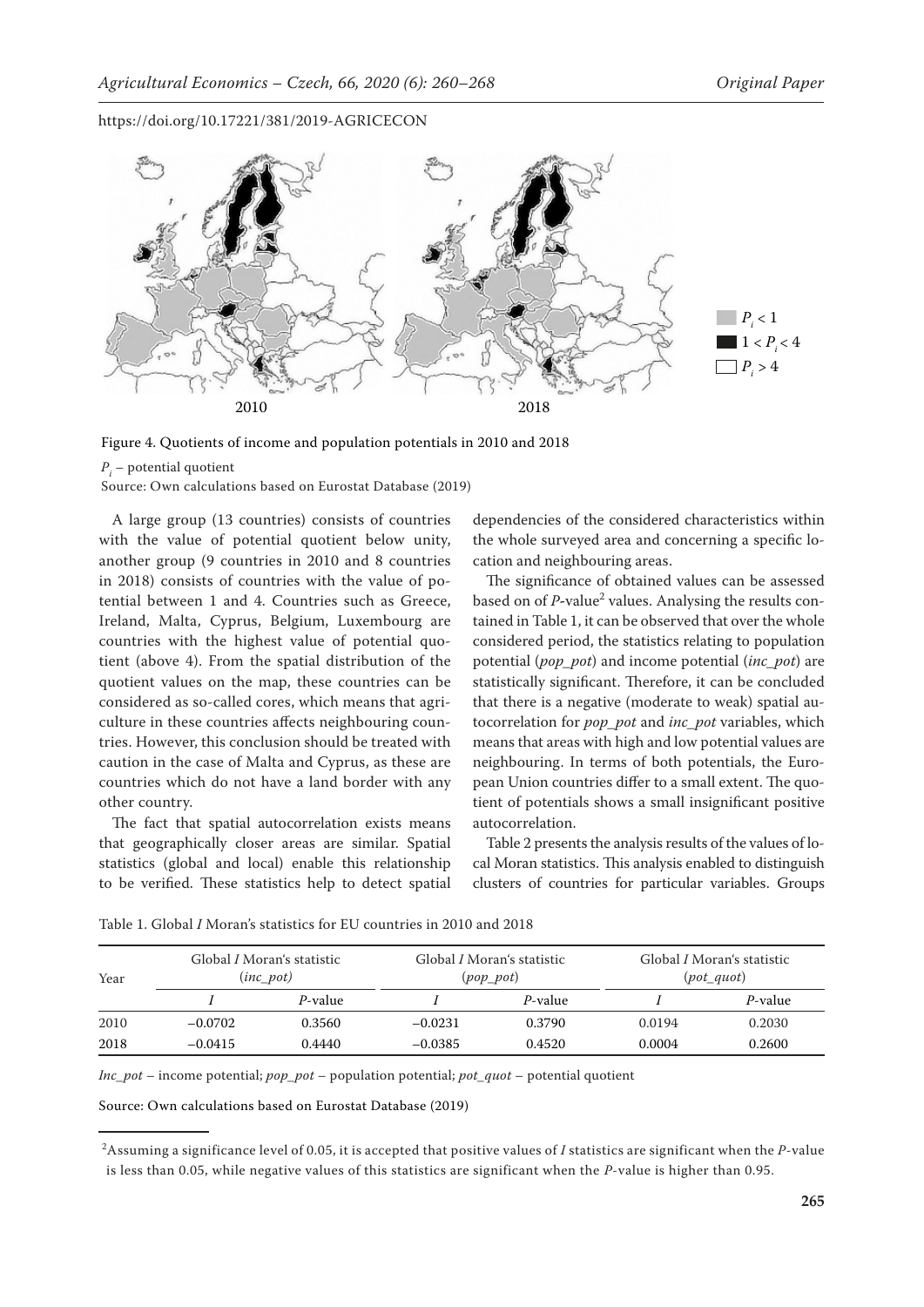| Variable         | Year | Low-low                              | Low-high | High-low |
|------------------|------|--------------------------------------|----------|----------|
| Pop_pot          | 2010 | Finland                              | Romania  | Italy    |
|                  | 2018 | Finland                              | Romania  | Italy    |
| $Inc\_pot$       | 2010 | Lithuania                            |          | Greece   |
|                  | 2018 |                                      |          | Greece   |
| $P_{\perp}$ quot | 2010 | France, Slovakia, Romania, Hungary   | Belgium  |          |
|                  | 2018 | Portugal, Slovakia, Romania, Hungary | Belgium  |          |

|  |  |  | Table 2. Countries with significant value of local Moran's statistics |
|--|--|--|-----------------------------------------------------------------------|
|--|--|--|-----------------------------------------------------------------------|

*Pop*\_*pot* – population potential; *inc\_pot* – income potential; *p\_quot* – potential quotient Source: Own calculations based on Eurostat Database (2019)

of similar countries form clusters called "low-low", "low-high", "high-low" and "high-high<sup>3</sup>". Observation of the obtained results shows that in case of population potential, Finland is a country with low values of this potential and at the same time is surrounded by countries with low values of population potential (low-low). In Romania, there is a low population potential, but it is a country surrounded by countries with high potential values. Italy is a country with high population potential in 2010 and 2018, with countries with low potential as neighbours. Due to the income potential, Greece stands out as a country with high-income potential values, surrounded by countries with low potential values.

# **CONCLUSION**

Undoubtedly, agriculture in the European Union countries is differentiated in many respects. This differentiation, apart from nature, was influenced, among others, by historical conditions. Changes in the European economy, which began over two centuries ago, were also reflected by changes in agriculture. Land consolidation, agricultural reforms, as well as mechanisation and chemisation of agriculture caused a decrease in employment in agriculture and an increase in agricultural production in Western European countries. The situation in the Eastern and Central European countries was different.

Currently, the European Union countries implement the Common Agricultural Policy, assuming, among others, an increase in agricultural productivity, ensuring a proper standard of living for the population and stabilising markets. The European Union contin-

ues to be one of the leading exporters and importers of agricultural products in the world. However, this results not only from the global position of the entire EU, but also from the high share of individual Member States in international trade. Among the top 20 world exporters and importers of agricultural products are the Netherlands, France, Germany, Great Britain, Belgium, Italy and Spain (FAO 2010).

The method of the quotient of income and population potentials used in the analysis of the regional structure has the following advantages: (*i*) it is a system measure of the social and economic development level of regions, (*ii*) in comparison with the development level indicator in the form of regional income per capita is characterised by a "retraction" of the value scale, (*iii*) reduces extreme regional contrasts on the scale of development level by taking into account the compensatory impact of the interregional influence included in the potential.

The obtained values of population potential and income enabled to distinguish countries with its high and low values in 2010 and 2018. The characteristic feature of the EU Member States is that within the population potential and income potential, the most numerous group are the countries with the lowest potential values. In comparison with all countries, within the population potential, Poland and Romania stand out, where due to the large share of people working in agriculture, the potential assumes the highest values. Denmark is also a distinctive country, for which the income potential is the highest.

The analyses carried out in the field of spatial autocorrelation showed the existence of global and local spatial autocorrelation for selected characteristics

<sup>3</sup> High-high – high-value objects surrounded by high-value objects; low-low – low-value objects surrounded by low value objects; low-high – low-value objects surrounded by high-value objects; high-low – high-value objects surrounded by low-value objects.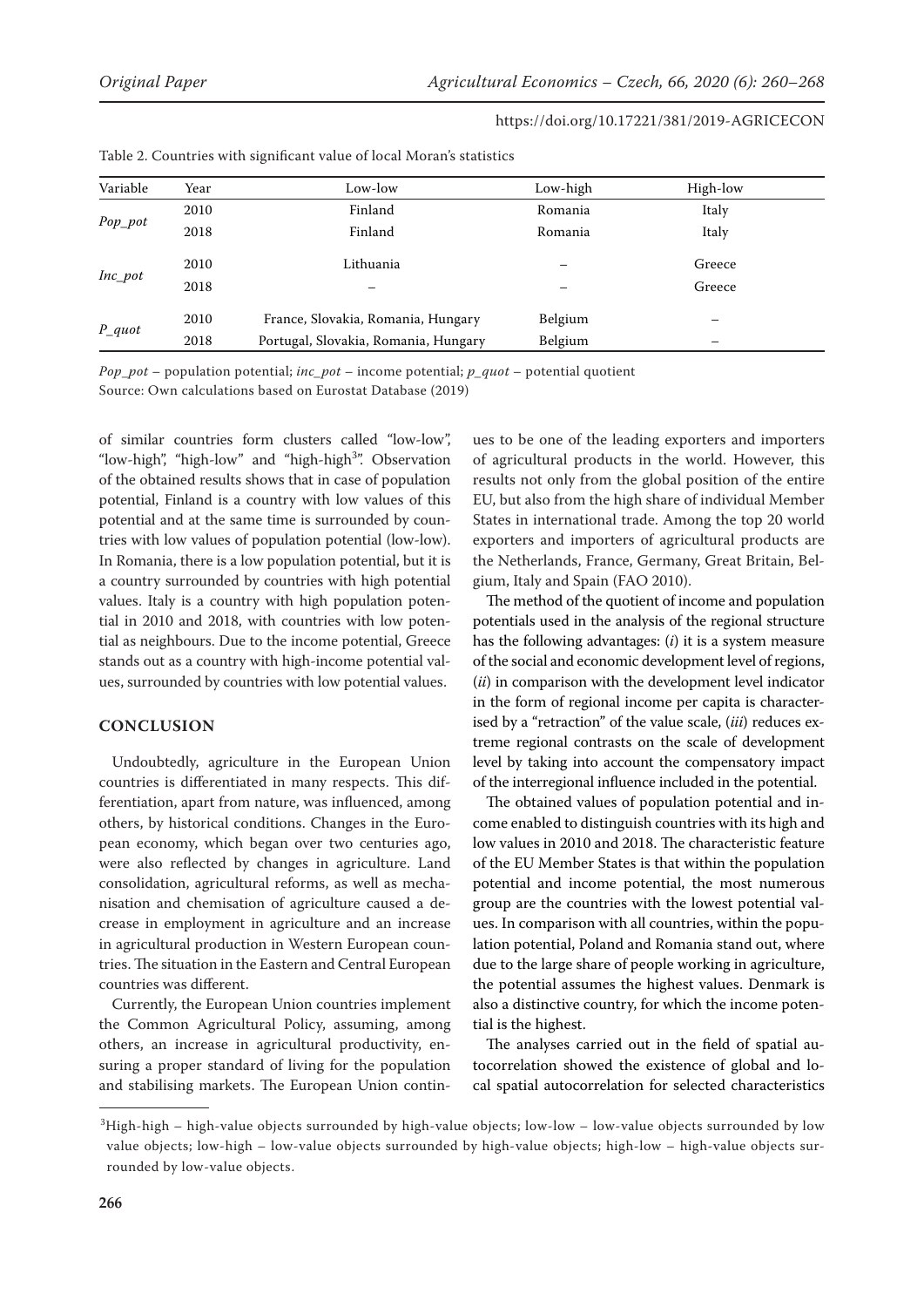representing the agricultural potential of the European Union countries.

A negative autocorrelation was noted for the income and population potential. However, it was not very strong and was either at a similarly low level during the whole period under consideration. The only considered variable for which positive spatial autocorrelation was recorded was the quotient of potentials, which allows for the conclusion that the distribution of countries in terms of the quotient of potentials is spatially differentiated. The analysis of local Moran's statistics in particular years for the variables included in the study distinct clusters of countries and nontypical countries.

Therefore, the analysis of phenomena using of spatial statistics can help to identify areas which are characterised by similar or different values of the studied variables, thus enabling monitoring and control of the phenomenon. Moreover, such analysis may support the implementation of programmes aimed at counteracting undesirable phenomena and sustaining positive trends.

# **REFERENCES**

- Anselin L. (1995): Local Indicators of Spatial Association – LISA. Geographical Analysis, 27: 93–115.
- Beck J., Sieber A. (2010): Is the spatial distribution of mankind's most basic economic traits determined by climate and soil alone? PLoS ONE, 5: e10416.
- Benedetti-Cecchi L., Iken K., Konar B., Cruz-Motta J., Knowlton A., Pohle G., Castelli A., Tamburello L., Mead A., Trott T., Miloslawich P., Wong M., Shirayama Y., Lardicci C., Palomo G., Maggi E. (2010): Spatial relationships between polychaete assemblages and environmental variables over broad geographical scales. PLoS ONE, 5: e12946.
- Bilbao-Osorio B., Rodríguez-Pose A. (2004): From R&D to innovation and economic growth in the EU. Growth Change, 35: 434–455.
- Bowler I.R. (1986): Intensification, concentration and specialisation in agriculture – the case of European Community. Geography, 71: 14–24.
- Bonnot N., Gaillard J.-M., Coulon A., Galan M., Cosson J.-F., Delorme D., Klein F., Hewison A.J. (2010): No difference between the sexes in fine-scale spatial genetic structure of roe deer. PLoS ONE, 5: e14436.
- Braun A., Auerswald K., Geist J. (2012): Drivers and spatiotemporal extent of hyporheic patch variation: Implications for sampling. PLoS ONE, 7: e42046.
- Bryden J. (2002): Rural development indicators and diversity in the European Union. In: Proceedings Conference

on "Measuring Rural Diversity". Washington, DC, November 21–22, 2002.

- Chaplin H. (2000): Agricultural diversification: a review of methodological approaches and empirical evidence. Idara Working Paper 2/2, Wye November.
- Chen Y.G. (2012): On the four types of weight functions for spatial contiguity matrix. Letters in Spatial and Resource Sciences, 5: 65–72.
- Chou Y.H. (1997): Exploring Spatial Analysis in Geographic Information Systems. Santa Fe, NM, OnWord Press.
- Clark C., Wilson F., Bradley J. (1969): Industrial location and economic potential in Western Europe. Regional Studies, 3: 197–212.

Cliff A.D., Ord J.K. (1973): Spatial Autocorrelation. London, Pion.

- Cliff A.D., Ord J.K. (1981): Spatial Processes, Models and Applications. London, Pion: 34–41.
- Coffey W. (1978): Income relationships in Boston and Toronto: A tale for two countries? Canadian Geographer, 2: 112–129.
- D'Amico M., Coppola A., Chinnici G., Di Vita G., Pappalardo G. (2013): Agricultural systems in the European Union: an analysis of regional differences. Engenharia Agrícola, 38: 395–402.
- Deblauwe V., Kennel P., Couteron P. (2012): Testing the pairwise association between spatially autocorrelated variables: A new approach using surrogate lattice data. PLoS ONE, 7: e48766.
- Dicken P., Lloyd P. (1977): Location in Space: a Theoretical Approach to Economic Geography. 2<sup>nd</sup> Ed. New York, Harper and Row.
- Dutton G. (1970): Macroscopic aspects of metropolitan evolution. Harvard Papers in Theoretical Geography, Geography of Income Series, 1.
- Edwards M.E. (2017): Regional and Urban Economics and Economic Development: Theory and Methods. 1st Ed. Routledge: 154–156.
- Eurostat Database (2019): Eurostat Database. Available at https://ec.europa.eu/eurostat (accessed Nov, 2019).
- Fortin M.J., Drapeau P., Legendre P. (1989): Spatial autocorrelation and sampling design in plant ecology. Vegetatio, 83: 209–222.
- Friedmann J. (1967): A General Theory of Polarized Development. Urban and Regional Development Advisory Program in Chile. Santiago, Ford Foundation.
- Getis A. (2007): Reflections on spatial autocorrelation. Regional Science Urban Economic, 37: 491–496.
- Goodchild M.F. (1986): Spatial Autocorrelation. Concept and Techniques in Modern Geography. Catmog 47, Norwich, Geo Abstracts, University of East Anglia.
- Goovaerts P., Jacques G.M. (2004): Accounting for regional background and population size in the detection of spatial